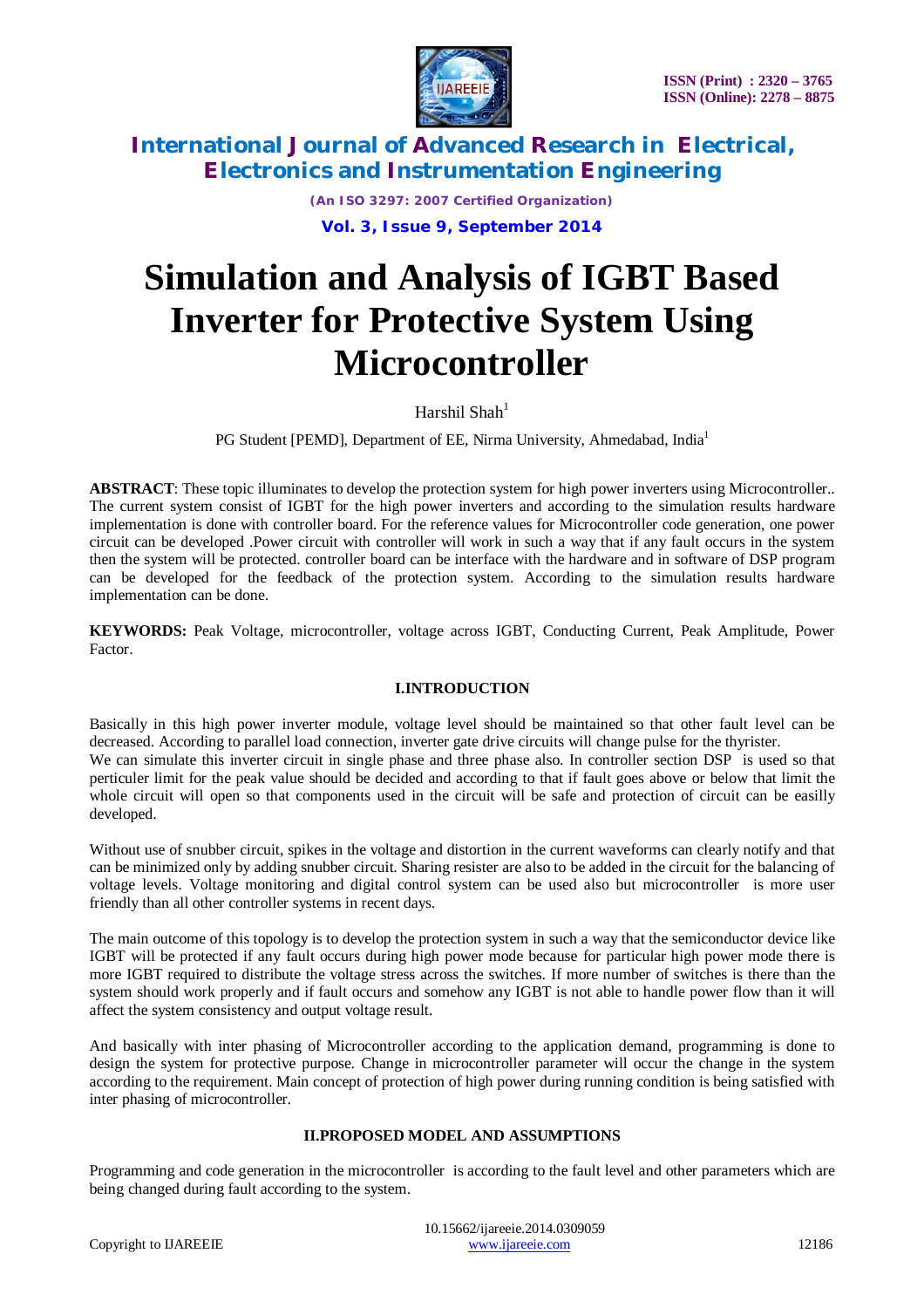

*(An ISO 3297: 2007 Certified Organization)*

**Vol. 3, Issue 9, September 2014**



Fig. 1. Block diagram configuration.

Basically in this module block power is being transferred towards semiconductor devices according with proper frequency and here IGBT is being taken as a semiconductor switch and results are being obtained on the basis of the IGBT results. Load is connected towards the circuit and controller is interface with circuit to provide gate driver pulses to the IGBT gate terminal and continuous PFC is there to maintain the source.

DSP controller consist of ADC, DAC, Buffer and some other ports are there for the analysis of the protection system for high power inverters. The voltage waveform across the thyristor and here in this system in single phase four thyristor are connected in one lag, it means two IGBT are in series in one lag so during positive half cycle four thyristor will conduct and negative half cycle other four IGBT will conduct in single phase system. Here the same voltage across thyristor waveforms we can get in hardware also which can be taken as a reference for the controller section. If we are using two IGBTS are in series then the results of that two thyristor will be almost same because they are blocking same voltage but the voltage will get divide so as many IGBT used in a system we can say that the voltage will get balanced, so the load or stresses on each IGBT will get reduced.

So according to the simulation and hardware results are being observed on simulation basis also and according to microcontroller bases. By varying the parameters current and output voltage waveforms can also be varied.

### **III.SIMULATION RESULTS**

Here basically in simulation results various types of topology results are being observed and according to that results hardware description is done and the performance of IGBT is being observed by the simulation based results so that protective system can done by controller interfacing.



Fig. 2 Output Voltage And Current Variation

here in Fig.2 Voltage and Current variations are being observed as load changes and in Fig .3 Voltage results of the DSP controller final is obtained here basically result is required like shown in Fig.3 because controller will fix one limit on the peak side so that any fault occurs in the system can minimized and system can be protected.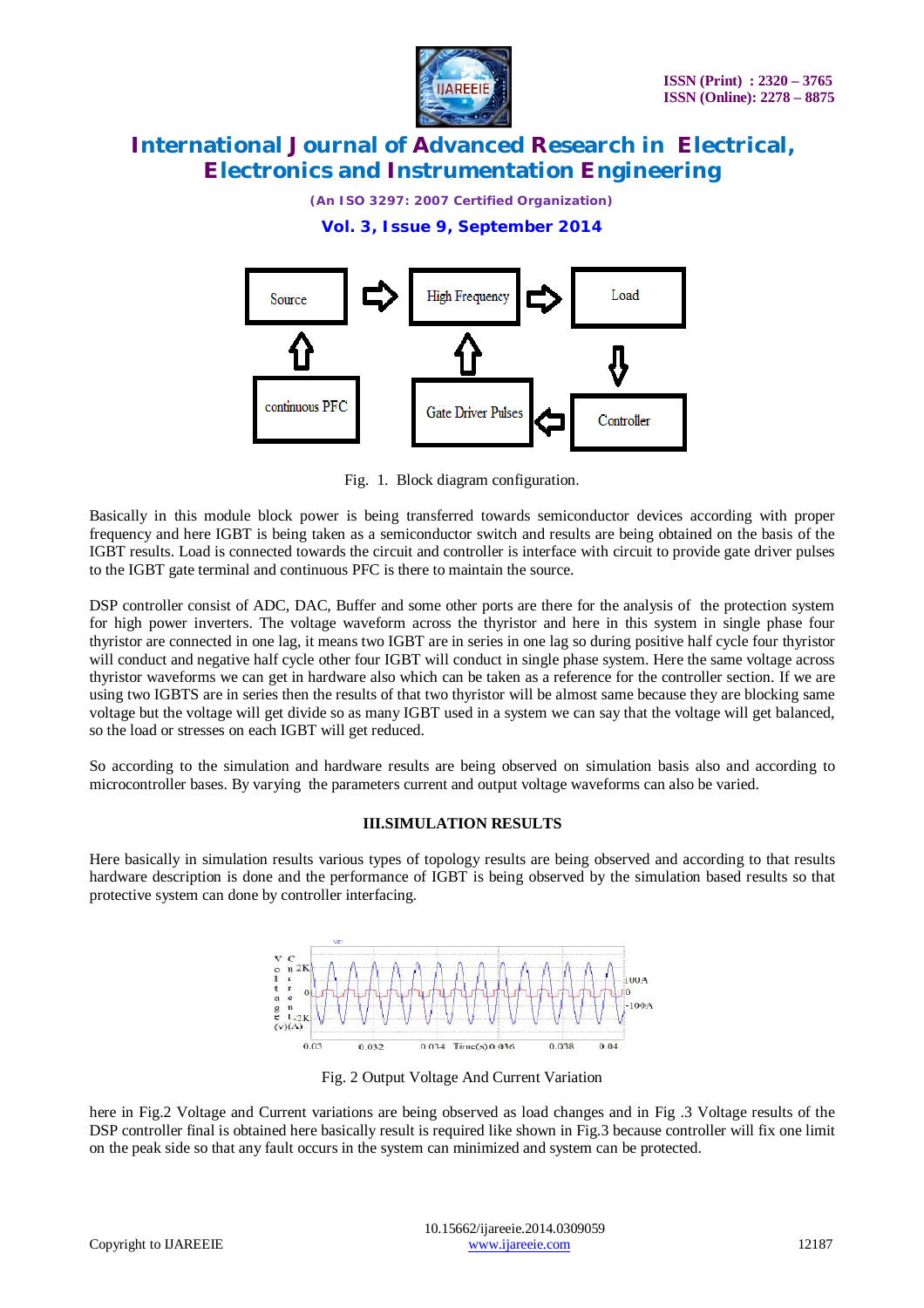

*(An ISO 3297: 2007 Certified Organization)*

**Vol. 3, Issue 9, September 2014**



Here in Fig. 3, It is shown that the output voltage is observed as the microcontroller inter phasing results and the value according to the voltage demand is satisfied to protect the high power inverters.



Here in Fig. 4, the result of the conducting current is shown which is around 250A is there for high power module according to the mains changes the output results also changes.



Fig. 5 Microcontroller Results of Duty cycle Of 25 Percentage

Here in Fig. 5, According to the programming in the microcontroller, Duty cycle for various percentage is observed for the results and here the duty cycle of 25% is shown.



Fig. 6 Microcontroller Results of Duty cycle Of 75 Percentage

Here in Fig. 6, microcontroller results the duty cycle of 75% for the output parameters variation and this is required for the IGBT gate driver pulses as for instant response and to satisfy the concept to protect the inverter of high power module basically in the system.